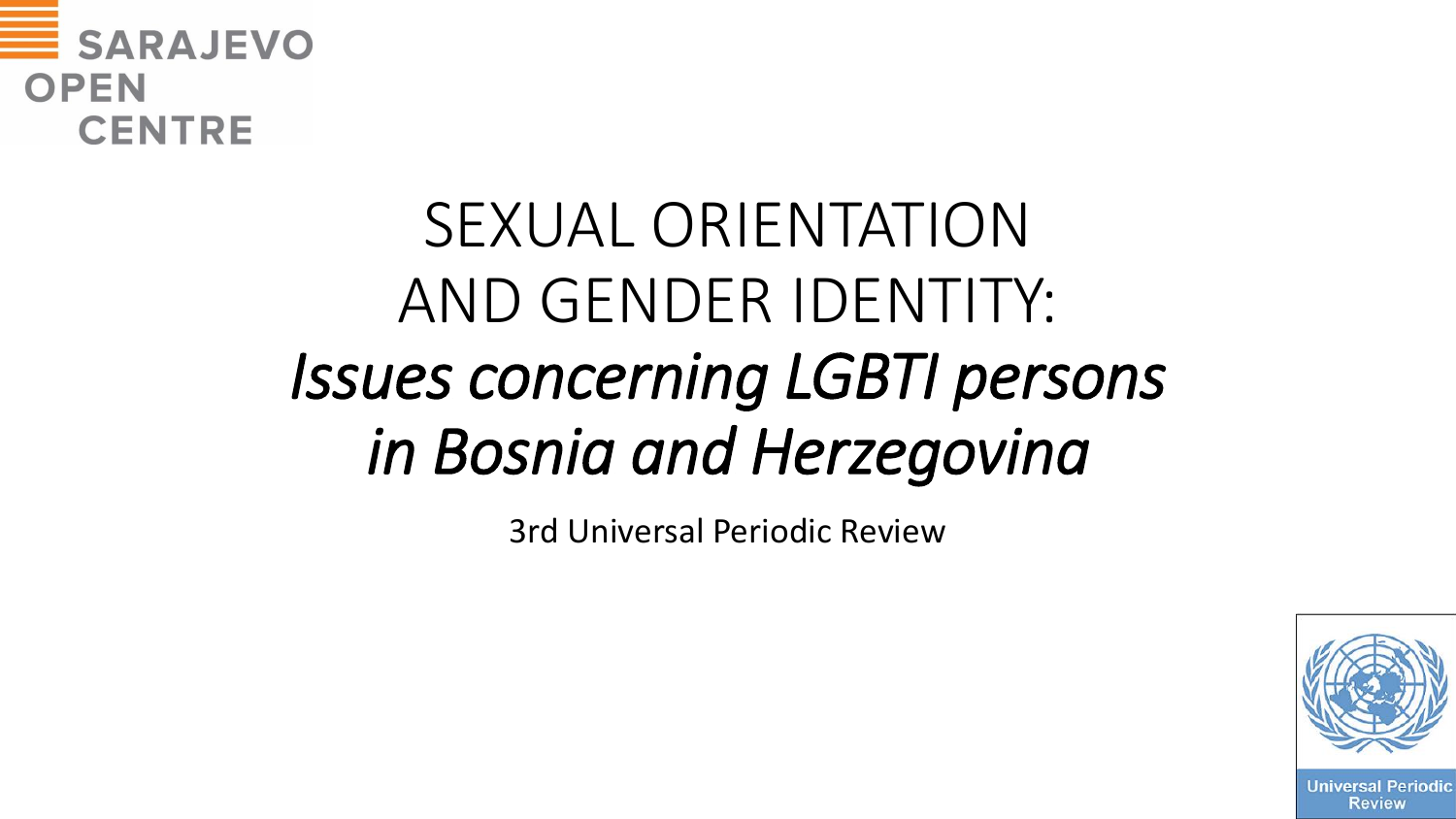## **SARAJEVO OPEN** About Sarajevo Open Centre **CENTRE**

- Established in 2007 to empower **LGBTI persons** and **women**
- Community empowerment & activist movement building
- Advocating on national, European and international level
- Lack of consultations in preparing the **National Report**



Review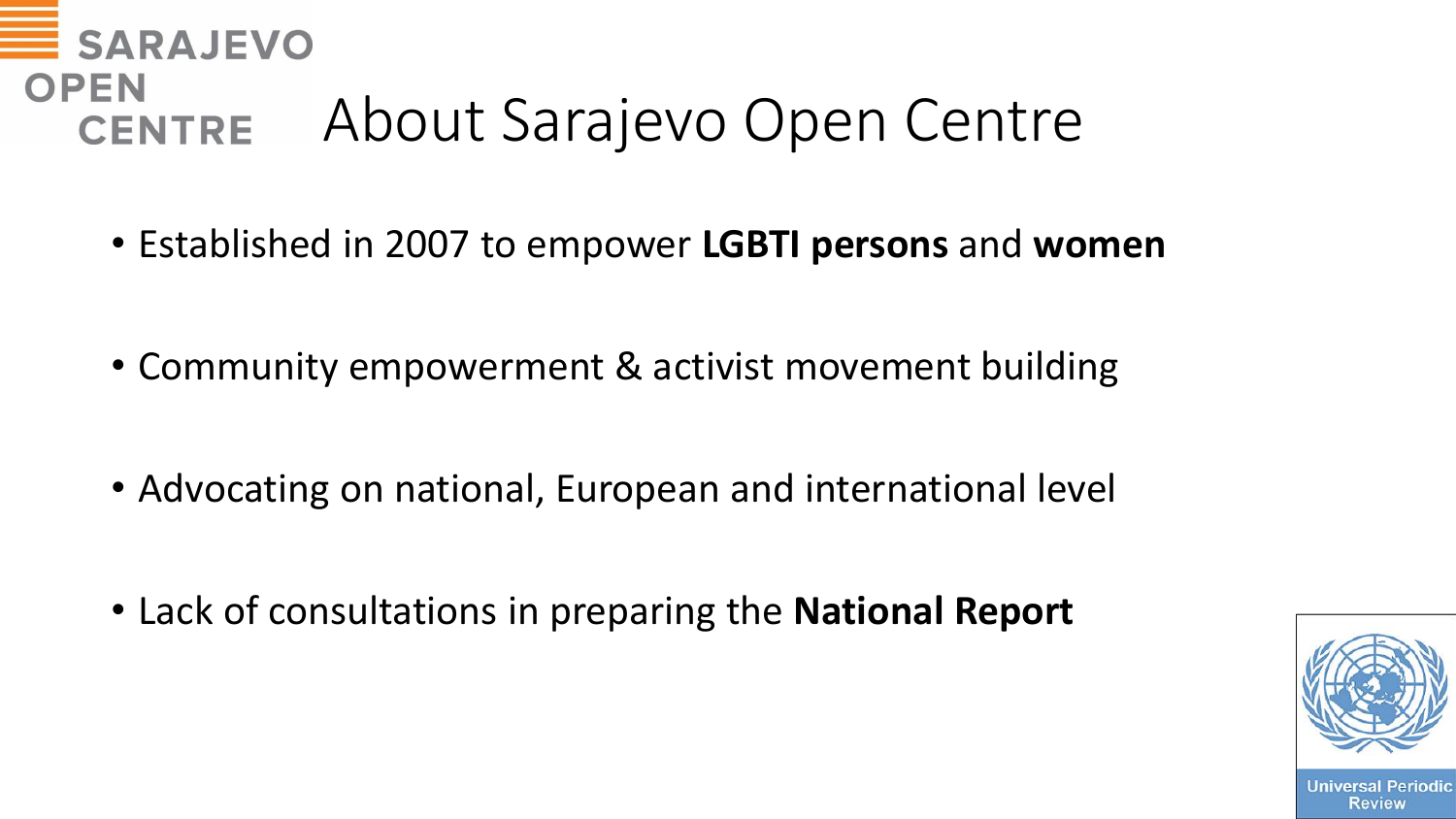**SARAJEVO** Adoption of laws, strategies and action **OPEN CENTRE** plans related to equality of LGBTI persons

- 2nd UPR cycle recommendations:
	- **107.27** (made by **Germany**)
	- **107.37** (made by **Uruguay**)
- No LGBTI Equality Action Plan & Antidiscrimination Action Plan
- **Hate speech**, **discrimination**, and **violence** widespread
- No institutional plan to combat **peer violence**
- **Freedom of assembly** sensitive issue related to the LGBTI community



Review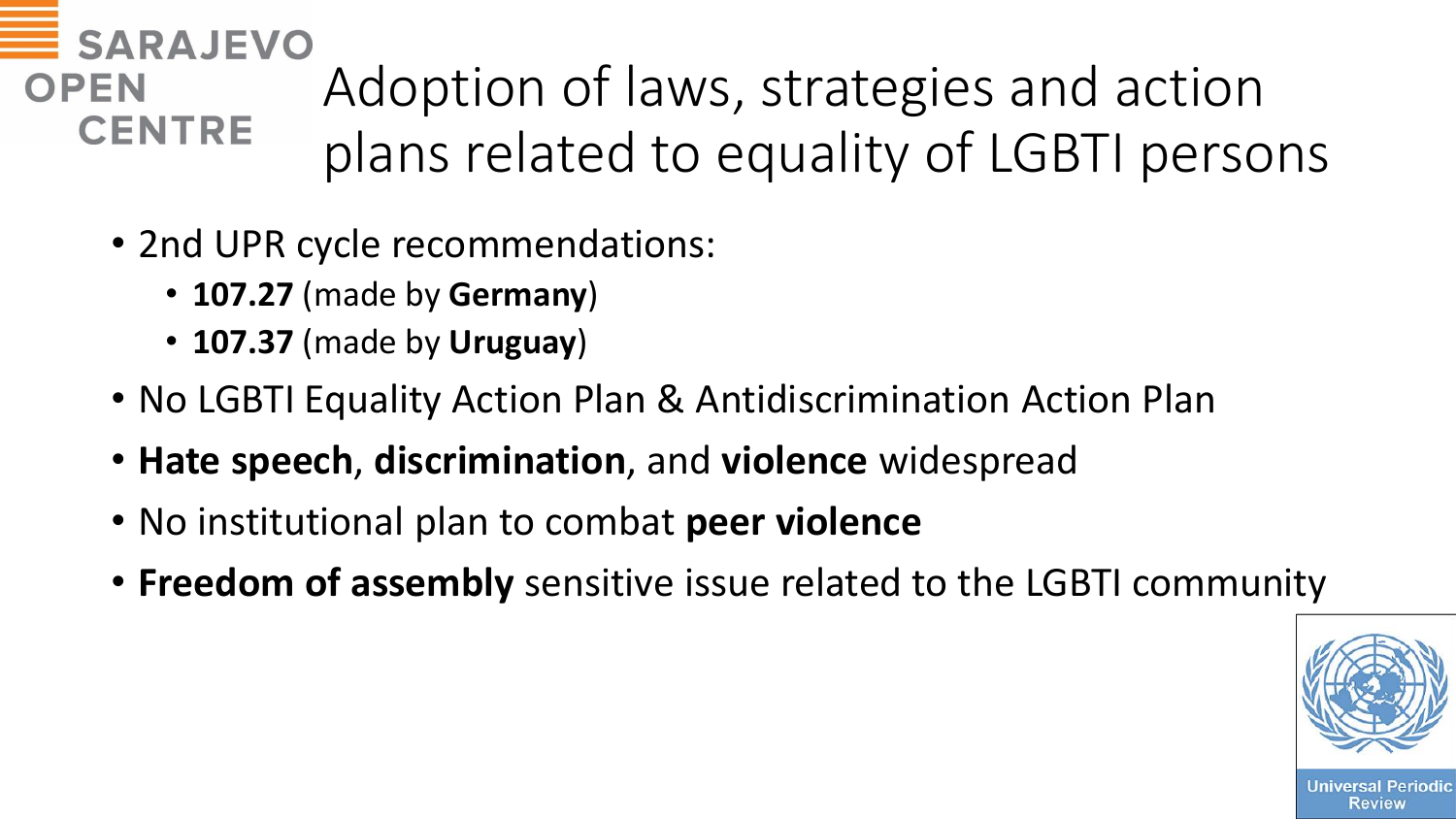## **SARAJEVO OPEN** Recommendations – group 1 **CENTRE**

- Draft in cooperation with the civil society, and adopt a countrywide **anti-discrimination strategy**, followed by an **anti-discrimination action plan**, as well as an **LGBTI equality action plan**.
- Adopt and amend laws to enable **equal treatment** of LGBTI persons **in society**, especially concerning transgender health care, same-sex partnerships, and freedom of assembly.
- Stregthen the protection of bodily integrity of intersex people and **prohibit unnecessary "sex normalization" medical procedures**  conducted on intersex children.



Review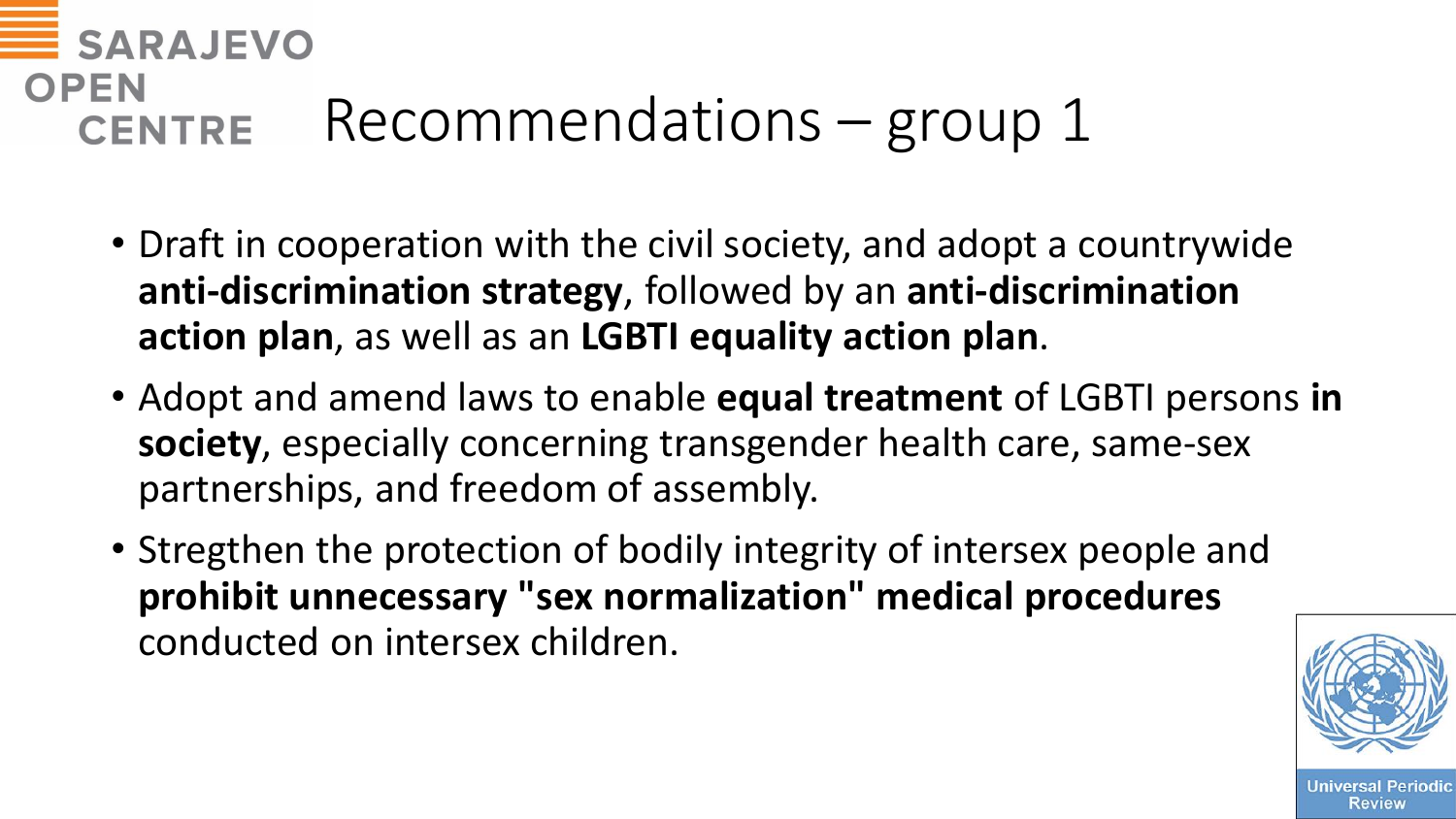#### **SARAJEVO** Institutional capacity building **OPEN CENTRE** and law enforcement

- 2nd UPR cycle recommendation **107.51** (made by **Norway**)
- Number of **processed cases** of hate crimes is very low
- **Example**: Merlinka Festival attack in 2014
- Increasing levels of documented **domestic violence**
- Threats, blackmail, physical assaults, forced medical treatment and peer violence

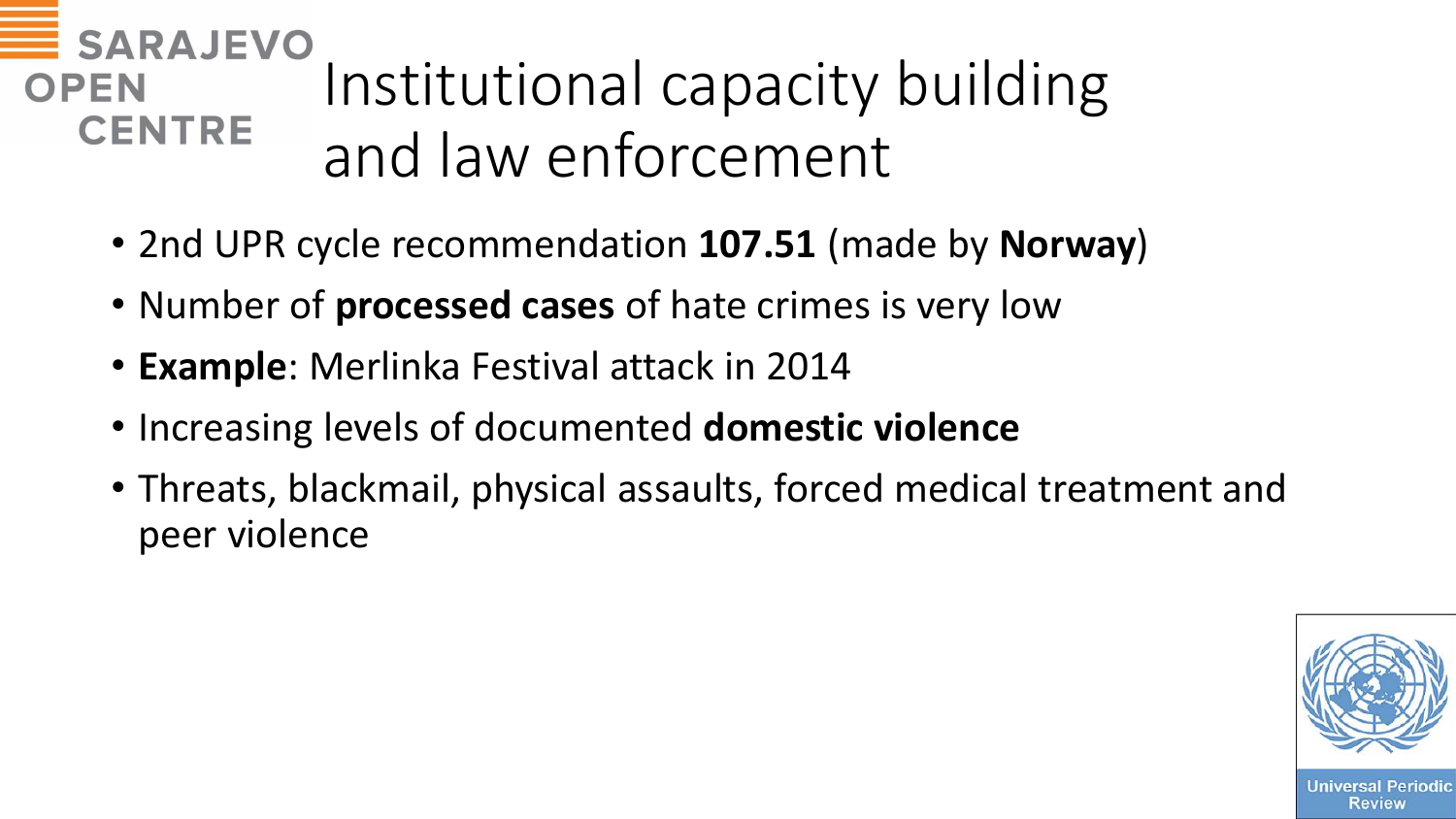## **SARAJEVO OPEN** Recommendations – group 2 **CENTRE**

- Build upon developments in Sarajevo Canton regarding **training**, **coordination** and **awareness-raising** in tackling discrimination of LGBTI persons and implement these practices throughout the judiciary and the police.
- Work together with the civil society in order to harmonize entity laws on protection against domestic violence with the **Istanbul Convention**.